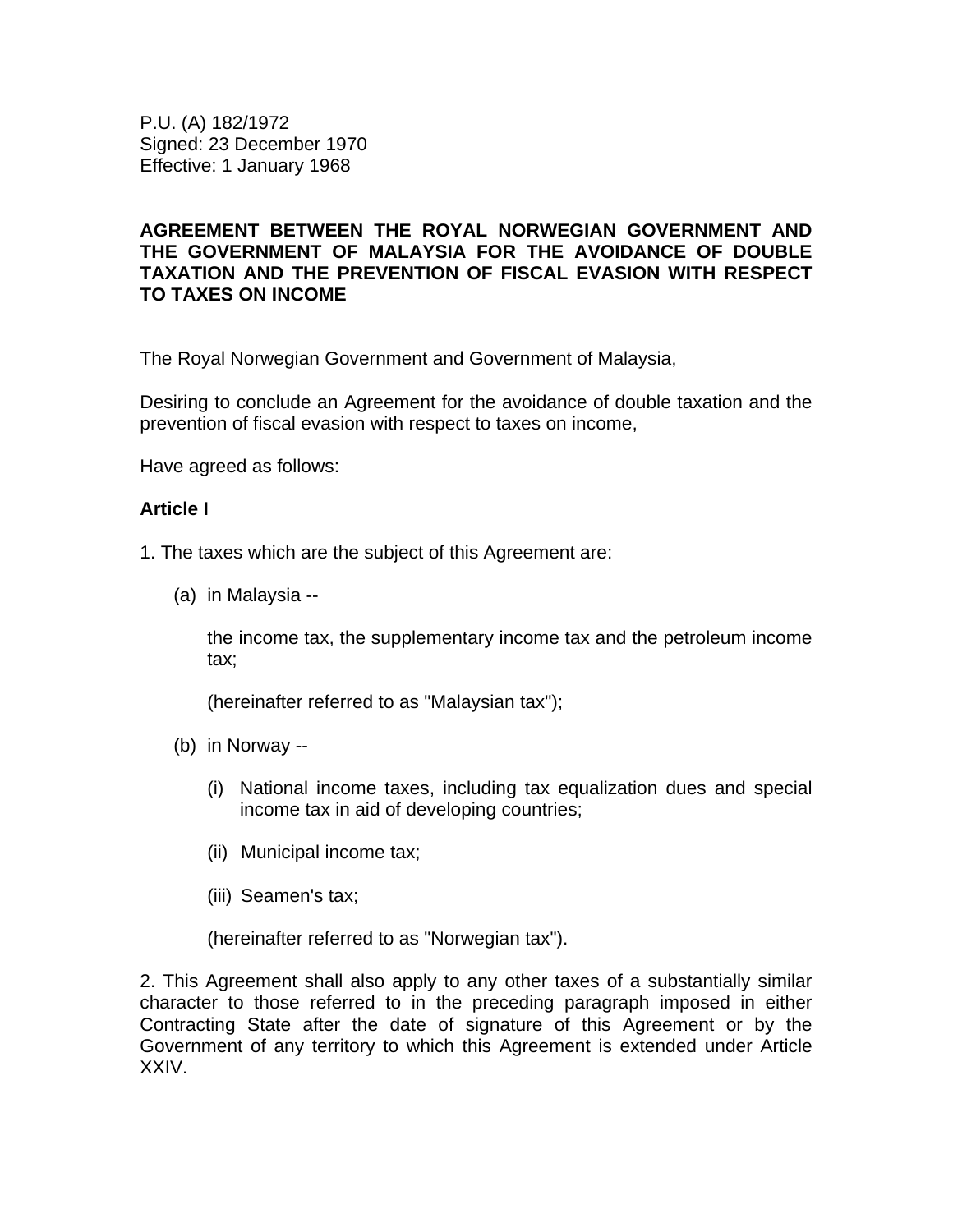# **Article II**

- 1. In this Agreement, unless the context otherwise requires:
	- (a) the term "Malaysia" means the Federation of Malaysia, and includes any area adjacent to the territorial waters of Malaysia which in accordance with international law has been or may hereafter be designated under the laws of Malaysia concerning the Continental Shelf, as an area within which the rights of Malaysia with respect to the sea bed and sub-soil and their natural resources may be exercised;
	- (b) the term "Norway" means the Kingdom of Norway, including any area adjacent to the territorial waters of Norway which by Norwegian legislation, and in accordance with international law, has been or may hereafter be designated as an area within which the rights of Norway with respect to the sea bed and subsoil and their natural resources may be exercised; the term does not comprise Spitsbergen (including Bear Island), Jan Mayen and the Norwegian dependencies outside Europe;
	- (c) the terms "one of the Contracting States" and "the other Contracting State" mean Malaysia or Norway, as the context requires;
	- (d) the term "tax" means Malaysian tax or Norwegian tax, as the context requires;
	- (e) the term "company" means any body corporate or any entity which is treated as a body corporate for tax purposes;
	- (f) the term "individual" means a natural person;
	- (g) the term "person" includes an individual, a company and a body of persons, but does not include a partnership, and in the case of Malaysia, also includes a Hindu joint family and a corporation sole;
	- (h) the terms "resident of one of the Contracting States" and "resident of the other Contracting State" mean a resident of Malaysia or a resident of Norway, as the context requires;
	- (i) the terms "Malaysian enterprise" and "Norwegian enterprise" mean respectively an industrial, mining, commercial, timber, plantation, or agricultural enterprise or undertaking carried on by a resident of Malaysia and an industrial, mining, commercial, timber, plantation or agricultural enterprise or undertaking carried on by a resident of Norway;
	- (j) the terms "enterprise of one of the Contracting States" and "enterprise of the other Contracting State" mean a Malaysian enterprise or a Norwegian enterprise, as the context requires;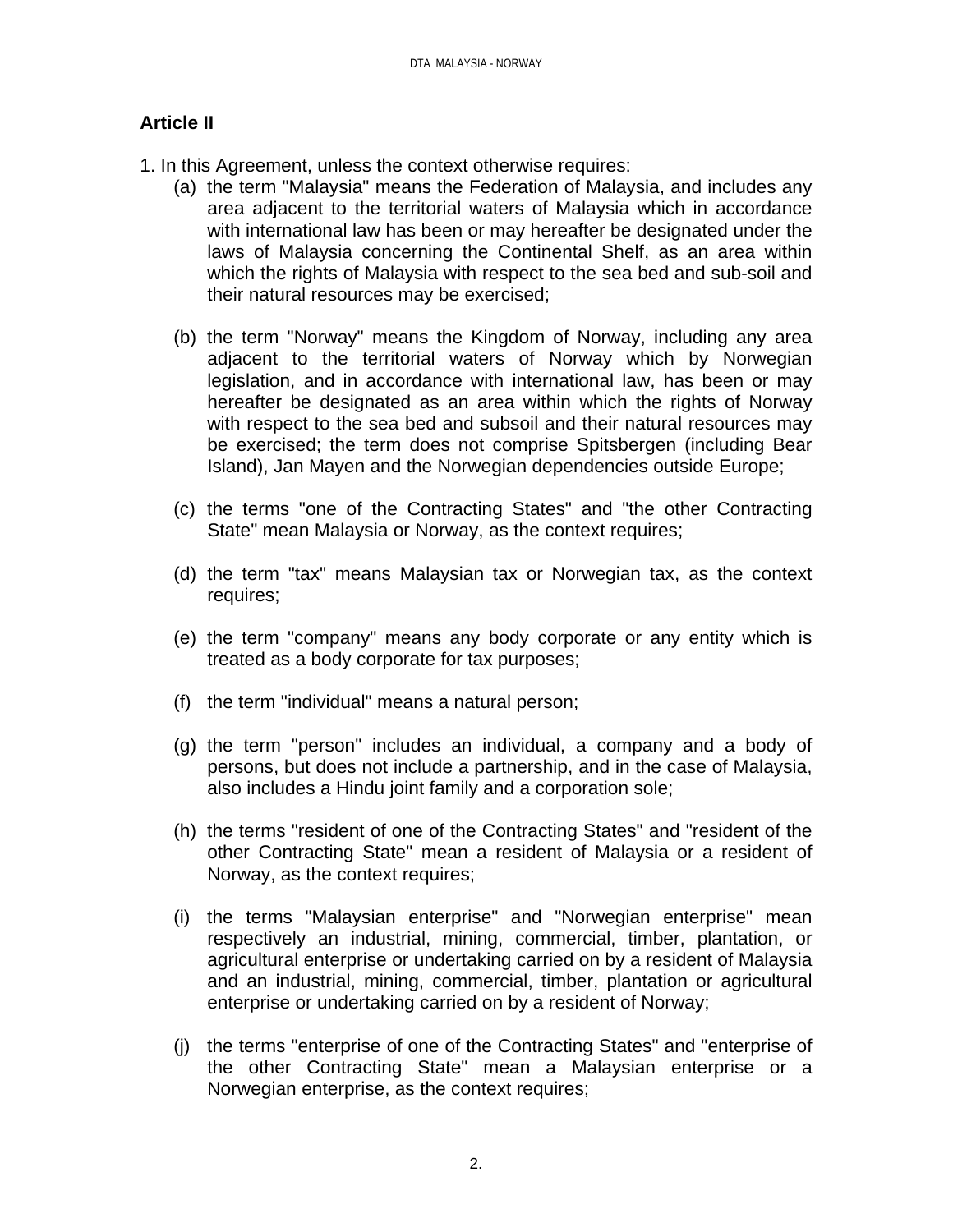- (k) the terms "income of a Malaysian enterprise" and "income of a Norwegian enterprise" do not include rents or royalties in respect of literary or artistic copyrights, motion picture films or of tapes for television or broadcasting or of mines, oil wells, quarries, or other places of extraction of natural resources, or of timber or forest produce, or income in the form of dividends, interest, rents, royalties, or capital gains, or fees or other remuneration derived from the management, control or supervision of the trade, business or other activity of another enterprise or concern, or remuneration for labour or personal services, or income derived from the operation of ships or aircraft;
- (l) (i) subject to this sub-paragraph, the term "permanent establishment" in relation to an enterprise means a fixed place of business in which the business of the enterprise is wholly or partly carried on;
	- (ii) a permanent establishment shall include especially:
		- (aa) a place of management;
		- (bb) a branch;
		- (cc) an office;
		- (dd) a factory;
		- (ee) a workshop;
		- (ff) a mine, oil well, quarry or other place of extraction of natural resources;
		- (gg) a building site or construction or assembly project which exists for more than six months;
		- (hh) a farm or plantation;
		- (ii) a place of extraction of timber or forest produce;
	- (iii) the term "permanent establishment" shall not include:
		- (aa) the use of facilities solely for the purpose of storage, display or delivery of goods or merchandise belonging to the enterprise;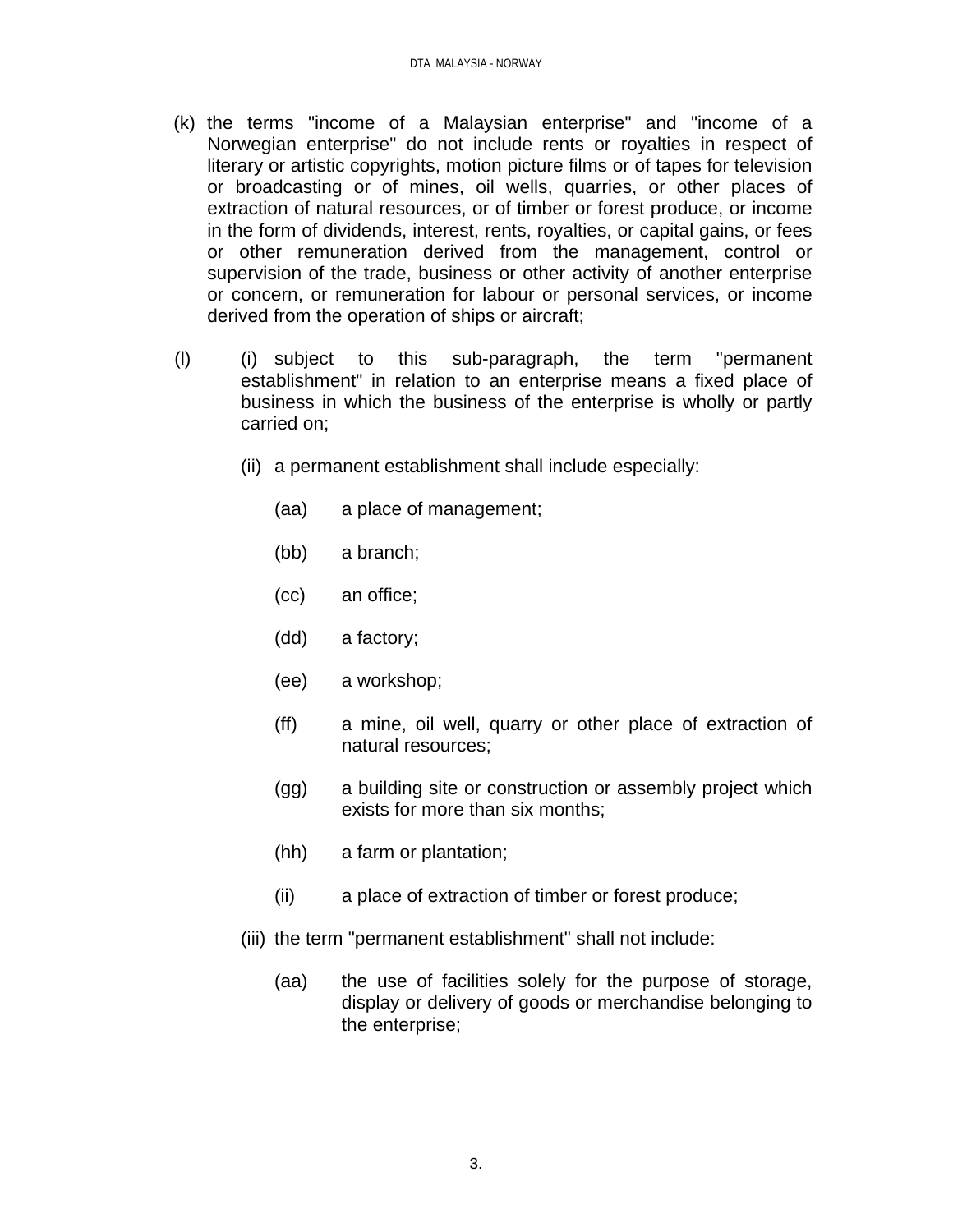- (bb) the maintenance of a stock of goods or merchandise belonging to the enterprise solely for the purpose of storage, display or delivery;
- (cc) the maintenance of a stock of goods or merchandise belonging to the enterprise solely for the purpose of processing by another enterprise;
- (dd) the maintenance of a fixed place of business solely for the purpose of purchasing goods or merchandise, or for collecting information, for the enterprise;
- (ee) the maintenance of a fixed place of business solely for the purpose of advertising, for the supply of information, for scientific research or for similar activities which have a preparatory or auxiliary character, for the enterprise;
- (iv) an enterprise of one of the Contracting States shall be deemed to have a permanent establishment in the other Contracting State if:
	- (aa) it carries on supervisory activities in that other Contracting State for more than six months in connection with a construction, or assembly project which is being undertaken in that other Contracting State;
	- (bb) it carries on a business which wholly or partly consists of providing the services of public entertainers of the kind referred to in paragraph 2 of Article XII in that other Contracting State;
- (v) subject to sub-paragraph 1 (l) (vi) of this Article where a person acts in one of the Contracting States on behalf of an enterprise of the other Contracting State, that enterprise shall be deemed to have a permanent establishment in the first-mentioned Contracting State if:
	- (aa) he has, and habitually exercises in that first-mentioned Contracting State, an authority to conclude contracts in the name of the enterprise, unless his activities are limited to the purchase of goods or merchandise for the enterprise; or
	- (bb) he maintains in the first-mentioned Contracting State a stock of goods or merchandise belonging to the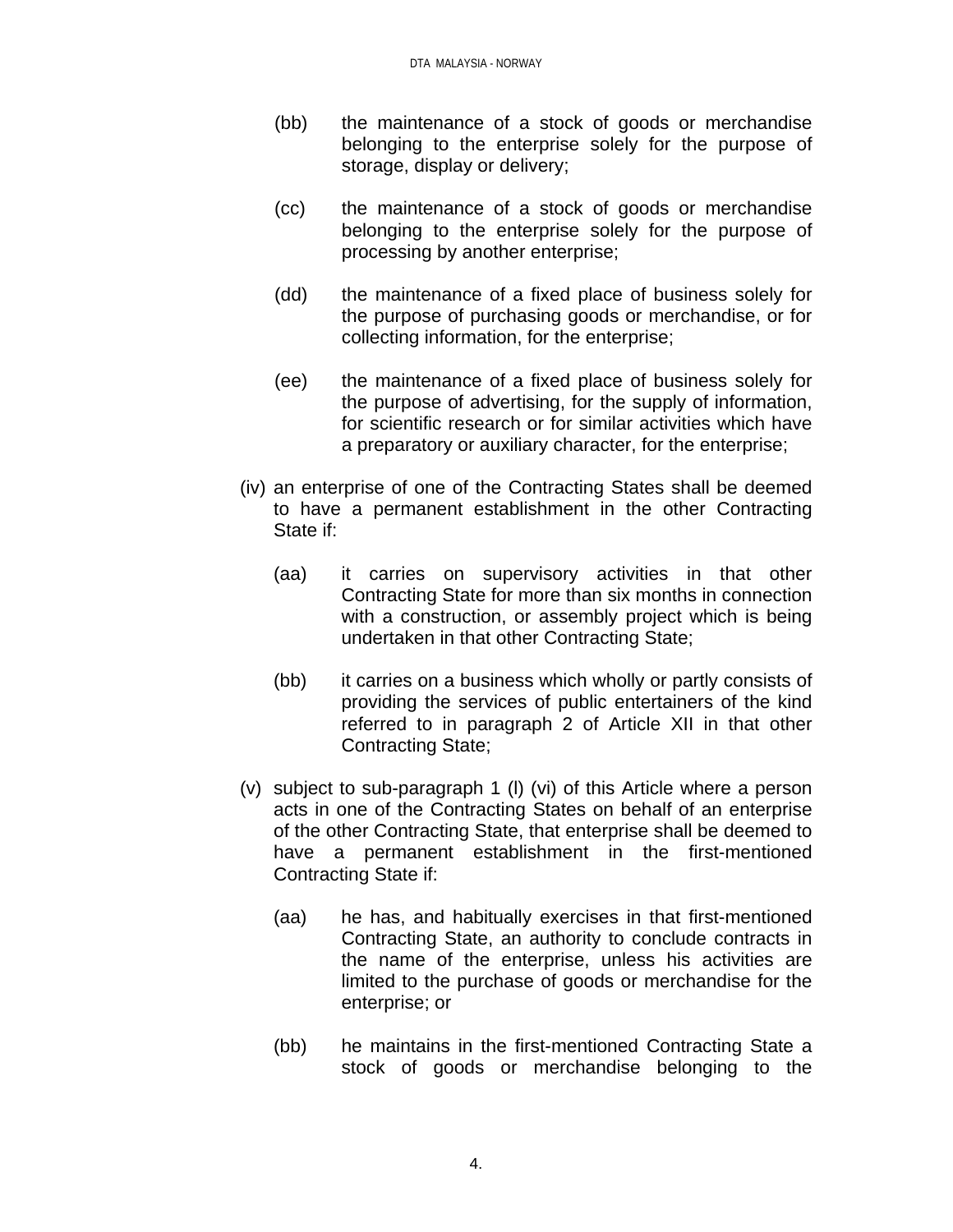enterprise from which he regularly fills orders on behalf of the enterprise; or

- (cc) he habitually secures orders in the first-mentioned Contracting State wholly or partly for the enterprise itself or for the enterprise and other enterprises which are controlled by it or have a controlling interest in it;
- (vi) an enterprise of one of the Contracting States shall not be deemed to have a permanent establishment in the other Contracting State merely because it carries on business in that other Contracting State through a broker, general commission agent or any other agent of independent status acting in the ordinary course of his business;
- (vii) the fact that a company which is a resident of one of the Contracting States controls or is controlled by a company which is a resident of the other Contracting State, or which carries on business in that other Contracting State (whether through a permanent establishment or otherwise), shall not of itself constitute either company a permanent establishment of the other;
- (m) the term "taxation authorities" means, in the case of Malaysia, the Minister of Finance or his authorised representative; and in the case of Norway, the Minister of Finance and Customs or his authorised representative, and in the case of any territory to which this Agreement is extended under Article XXIV the competent authority for the administration in such territory of the taxes to which this Agreement applies.

2. In the application of this Agreement by one of the Contracting States, any term not otherwise defined shall, unless the context otherwise requires, have the meaning which it has under the laws of that Contracting State relating to the taxes which are the subject of this Agreement.

## **Article III**

- 1. In this Agreement, unless the context otherwise requires:
	- (a) the term "resident of Malaysia" means --
		- (i) an individual who is ordinarily resident in Malaysia, or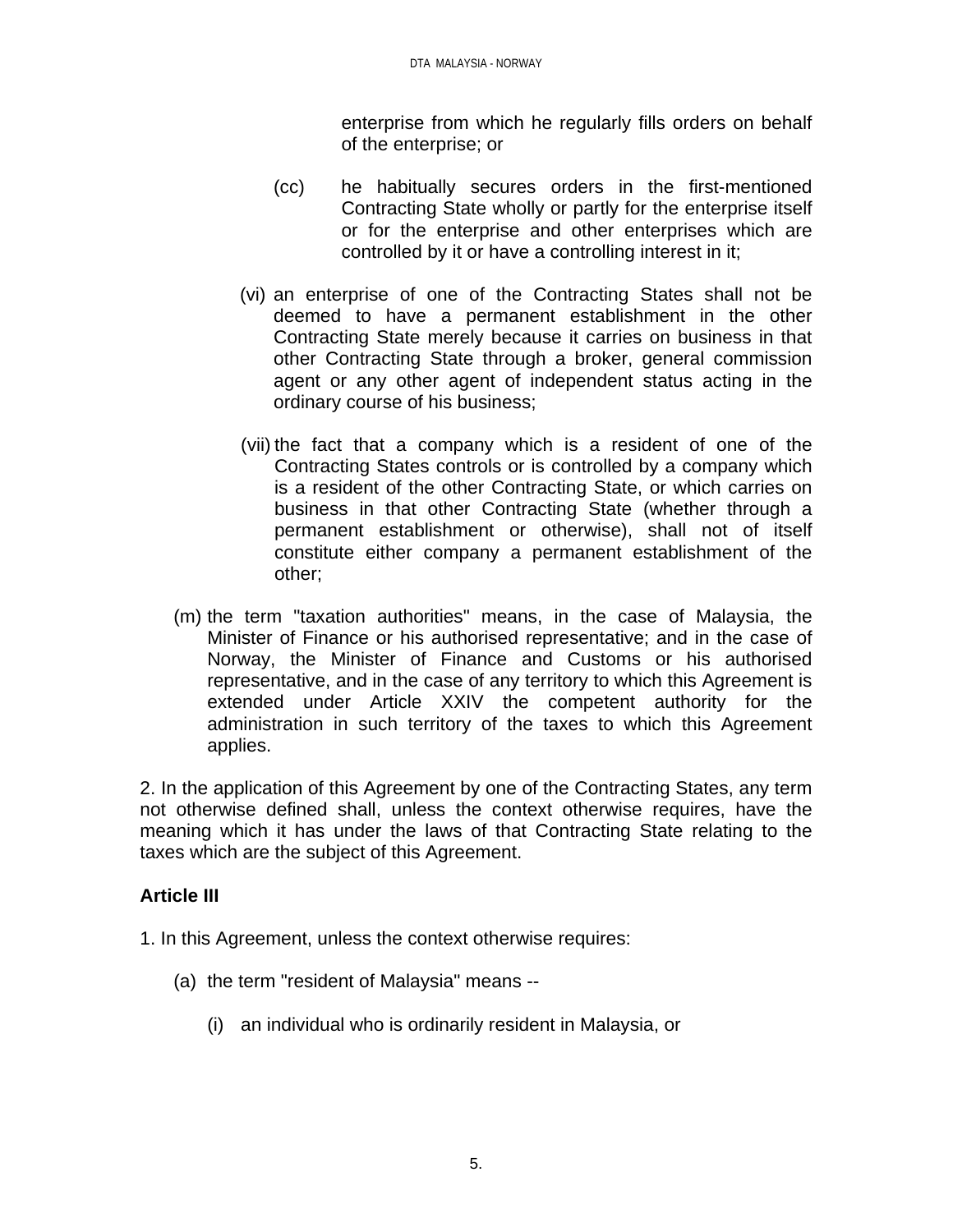- (ii) a person other than an individual who is resident in Malaysia, for the basis year for a year of assessment for the purposes of Malaysian tax;
- (b) the term "resident of Norway" means --
	- (i) an individual who is ordinarily resident in Norway, or
	- (ii) an individual who is subject to the system of prepayment of tax, or
	- (iii) a person other than an individual who is resident in Norway, for the basis year for a year of assessment for the purposes of Norwegian tax.

2. Where by reason of the provisions of paragraph 1 of this Article an individual is a resident of both Contracting States, then his status shall be determined in accordance with the following rules:

- (a) he shall be deemed to be a resident of the Contracting State in which he has a permanent home available to him. If he has a permanent home available to him in both Contracting States, he shall be deemed to be a resident of the Contracting State with which his personal and economic relations are closest (centre of vital interests);
- (b) if the Contracting State in which he has his centre of vital interests cannot be determined, or if he has not a permanent home available to him in either Contracting State, he shall be deemed to be a resident of the Contracting State in which he has an habitual abode;
- (c) if he has an habitual abode in both Contracting States or in neither of them, he shall be deemed to be a resident of the Contracting State of which he is a citizen;
- (d) if he is a citizen of both Contracting States or of neither of them, the taxation authorities of the Contracting States shall settle the question by mutual agreement.

3. Where by reason of the provisions of paragraph 1 of this Article a person other than an individual is a resident of both Contracting States, then it shall be deemed to be a resident of the Contracting State in which its place of effective management is situated.

## **Article IV**

1. (a) The income of a Malaysian enterprise shall not be taxable in Norway unless the enterprise carries on business in Norway through a permanent establishment situated in Norway. If the enterprise carries on business as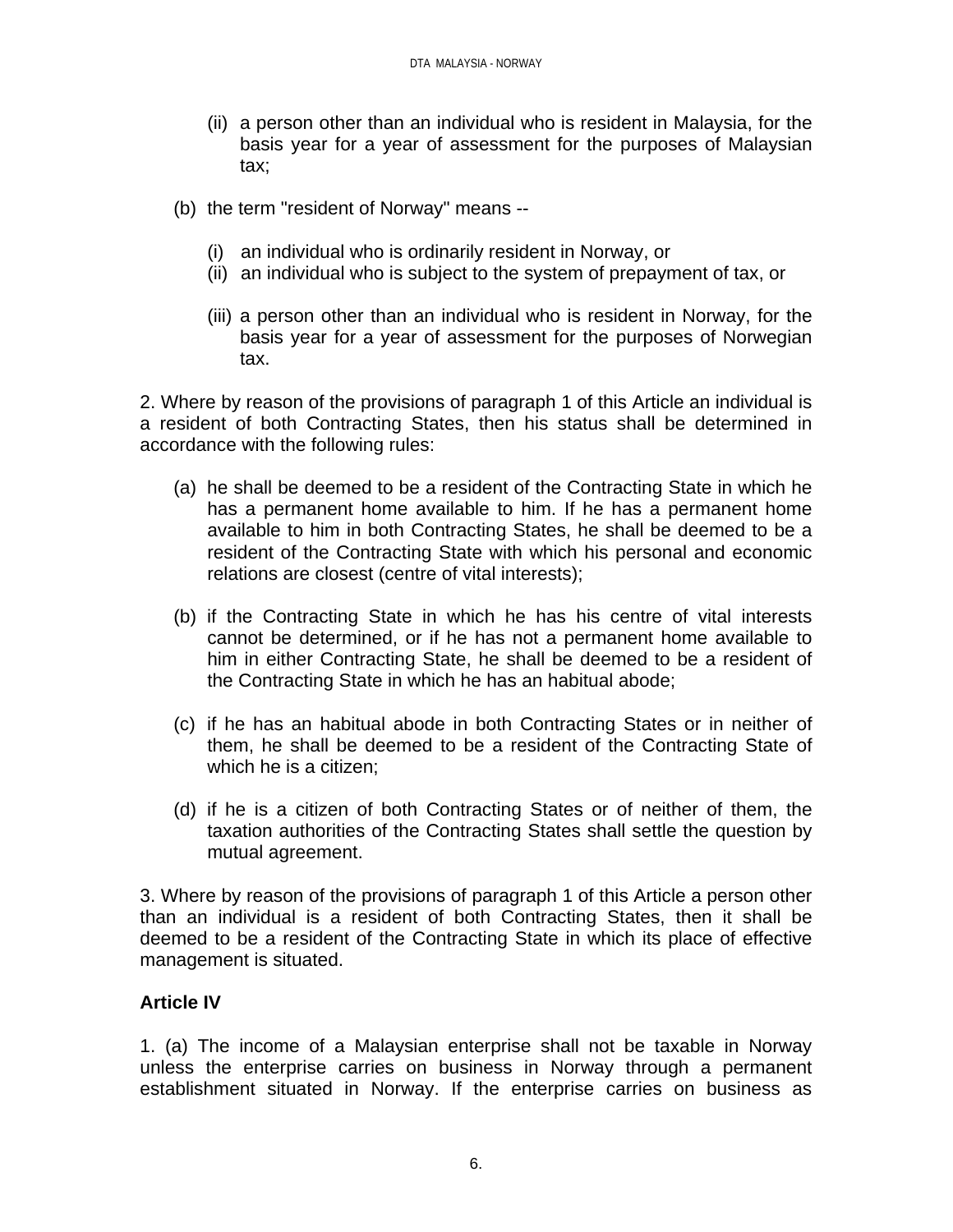aforesaid, tax may be imposed in Norway on the income of the enterprise but only so much of that income as is derived from Norway.

(b) The income of a Norwegian enterprise shall not be taxable in Malaysia unless the enterprise carries on business in Malaysia through a permanent establishment situated in Malaysia. If the enterprise carries on business as aforesaid, tax may be imposed in Malaysia on the income of the enterprise but only on so much of that income as is derived from Malaysia.

2. Where an enterprise of one of the Contracting States carries on business in the other Contracting State through a permanent establishment situated therein, there shall in each Contracting State be attributed to that permanent establishment the income which it might be expected to make if it were a distinct and separate enterprise engaged in the same or similar activities under the same or similar conditions and dealing wholly independently with the enterprise of which it is a permanent establishment.

3. In determining the income of a permanent establishment, there shall be allowed as deductions all expenses including executive and general administrative expenses, which would be deductible if the permanent establishment were an independent enterprise, in so far as they are reasonably allocable to the permanent establishment, whether incurred in the Contracting State in which the permanent establishment is situated or elsewhere.

4. No income shall be attributed to a permanent establishment by reason of the mere purchase and transportation by that permanent establishment of goods or merchandise for the enterprise.

## **Article V**

Where--

- (a) an enterprise of one of the Contracting States participates directly or indirectly in the management, control or capital of an enterprise of the other Contracting State; or
- (b) the same persons participate directly or indirectly in the management, control or capital of an enterprise of one of the Contracting States and of an enterprise of the other Contracting State;

and in either case, conditions are made or imposed between the two enterprises, in their commercial or financial relations, which differ from those which would be made between independent enterprises, then, any income which would but for those conditions have accrued to one of the enterprises, but by reason of those conditions have not so accrued, may be included in the income of that enterprise and taxed accordingly.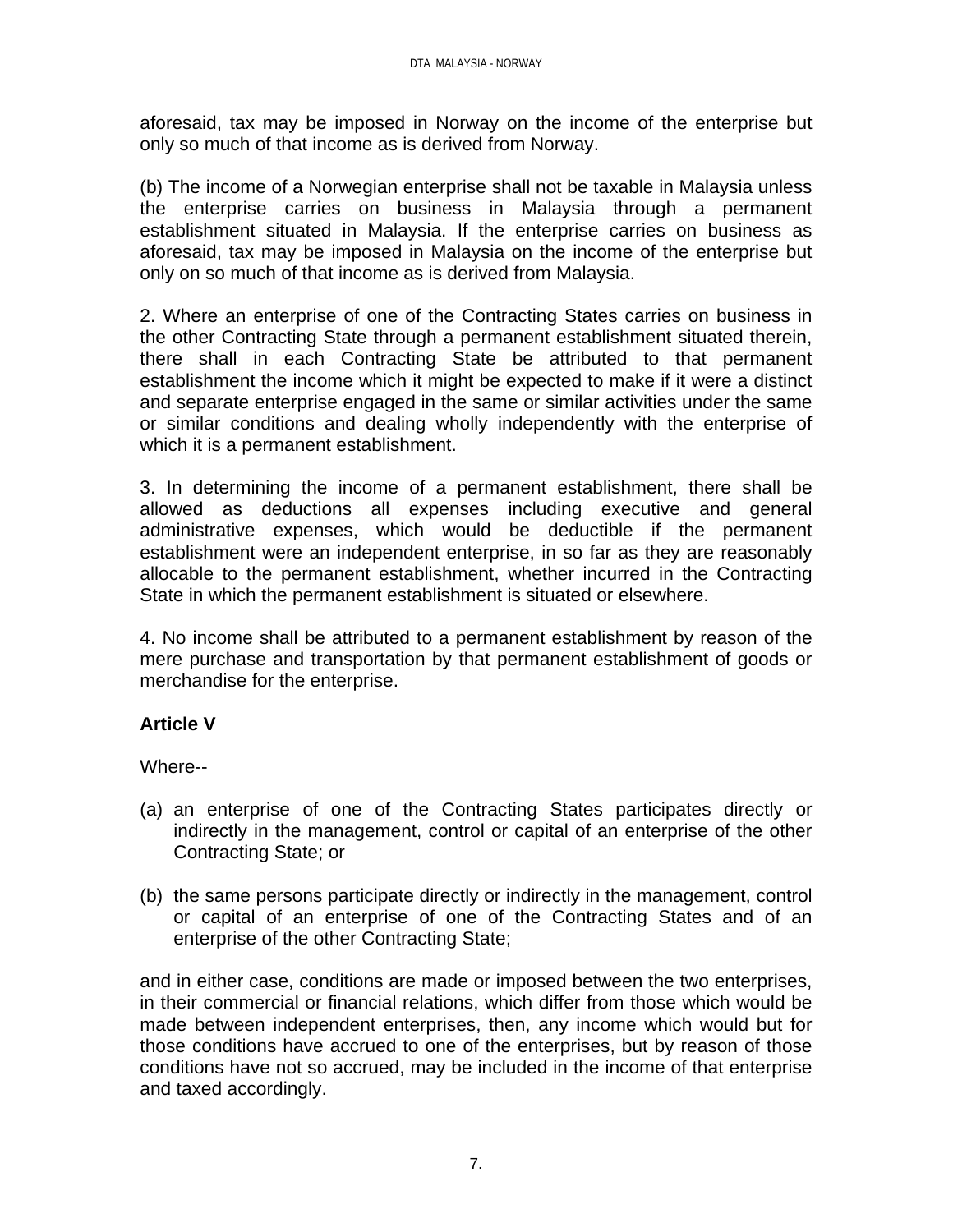# **Article VI**

1. Notwithstanding the provisions of Article IV, the income of an enterprise of one of the Contracting States from the operation of ships or aircraft in international traffic may be taxed in both Contracting States: Provided that --

- (a) where a Norwegian enterprise operating ships or aircraft in international traffic derives income from such operations carried on in Malaysia, the tax charged in Malaysia on such income shall be reduced by an amount equal to fifty per cent thereof and the reduced amount of the Malaysian tax payable on the income shall be allowed as a credit against the Norwegian tax charged in respect of such income;
- (b) where a Malaysian enterprise operating ships or aircraft in international traffic derives income from such operations carried on in Norway, the tax charged in Norway on such income shall be reduced by an amount equal to fifty per cent thereof and the reduced amount of the Norwegian tax payable on the income shall be allowed as a credit against the Malaysian tax charged in respect of such income.

2. This Article shall likewise apply to income arising from participation in shipping or aircraft pools of any kind by such enterprise engaged in shipping or aircraft transport operations.

## **Article VII**

1. Dividends paid by a company resident in Norway to a resident of Malaysia who is subject to Malaysian tax in respect thereof shall be exempt from any tax in Norway which is chargeable on dividends in addition to the tax chargeable in respect of the income of the company.

2. Dividends paid by a company resident in Malaysia to a resident of Norway who is subject to Norwegian tax in respect thereof shall be exempt from any tax in Malaysia which is chargeable on dividends in addition to the tax chargeable in respect of the income of the company: Provided that nothing in this paragraph shall affect the provisions of the Malaysian law under which the tax in respect of a dividend paid by a company resident in Malaysia from which Malaysian tax has been, or has been deemed to be, deducted may be adjusted by reference to the rate of tax appropriate to the Malaysian year of assessment immediately following that in which the dividend was paid.

3. Where a company which is a resident of one of the Contracting States derives profits or income from sources within the other Contracting State, there shall not be imposed in that other Contracting State any form of taxation on dividends paid by the company to persons not resident in that other Contracting State, or any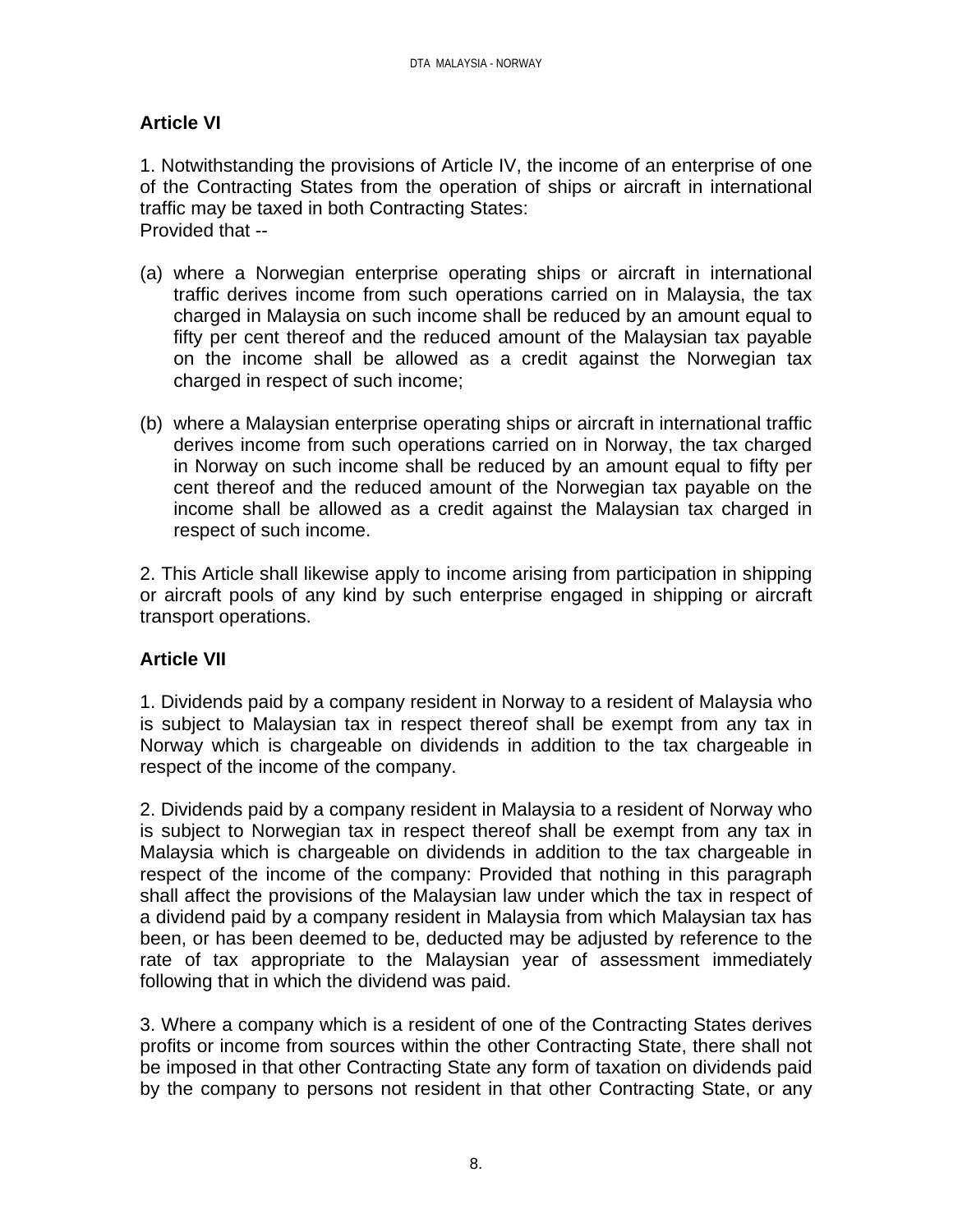tax in the nature of an undistributed profits tax on undistributed profits of the company, whether or not those dividends or undistributed profits represent, in whole or in part, profits or income so derived.

4. The provisions of paragraphs 1 and 2 shall not apply if the recipient of the dividends, being a resident of one of the Contracting States, has in the other Contracting State, in which the company paying the dividends is resident, a permanent establishment with which the holding by virtue of which the dividends are paid is effectively connected. In such a case Article IV shall apply.

5. If the system of taxation applicable in either of the Contracting States to the income and distributions of companies is altered, the taxation authorities may consult each other in order to determine whether it is necessary for this reason to amend the provisions of paragraphs 1 and 2 of this Article.

### **Article VIII**

1. Royalties derived from one of the Contracting States by a resident of the other Contracting State who is subject to tax in that other Contracting State in respect thereof shall be exempt from tax in the first-mentioned Contracting State.

2. The term "royalties" as used in this Article means a payment of any kind derived and received as consideration for the use of, or the right to use, any copyright, any patent, trade mark, design or model, plan, secret formula or process or for the use of, or the right to use, industrial, commercial or scientific equipment or for information concerning industrial, commercial or scientific experience but does not include any royalty or other amount paid in respect of literary or artistic copyrights or of motion picture films or of tapes for television or broadcasting or of the operations of a mine, oil well, quarry or other places of extraction of natural resources or of timber or forest produce.

3. Sums derived by a resident of one of the Contracting States from the other Contracting State from the alienation of any right or property from which royalties (as defined in paragraph 2 of this Article), are or may be derived, shall be exempt from tax in that other Contracting State.

4. Paragraphs 1 and 3 of this Article shall not apply if the recipient of the royalties, or sums, being a resident of one of the Contracting States, has in the other Contracting State from which the royalties or sums are derived a permanent establishment with which the right or property giving rise to the royalties is effectively connected. In such a case Article IV shall apply.

5. Where owing to a special relationship between the payer and the recipient or both of them and some other person, the amount of the royalties paid, having regard to the use, right, property or information for which they are paid, exceeds the amount which would have been agreed upon by the payer and the recipient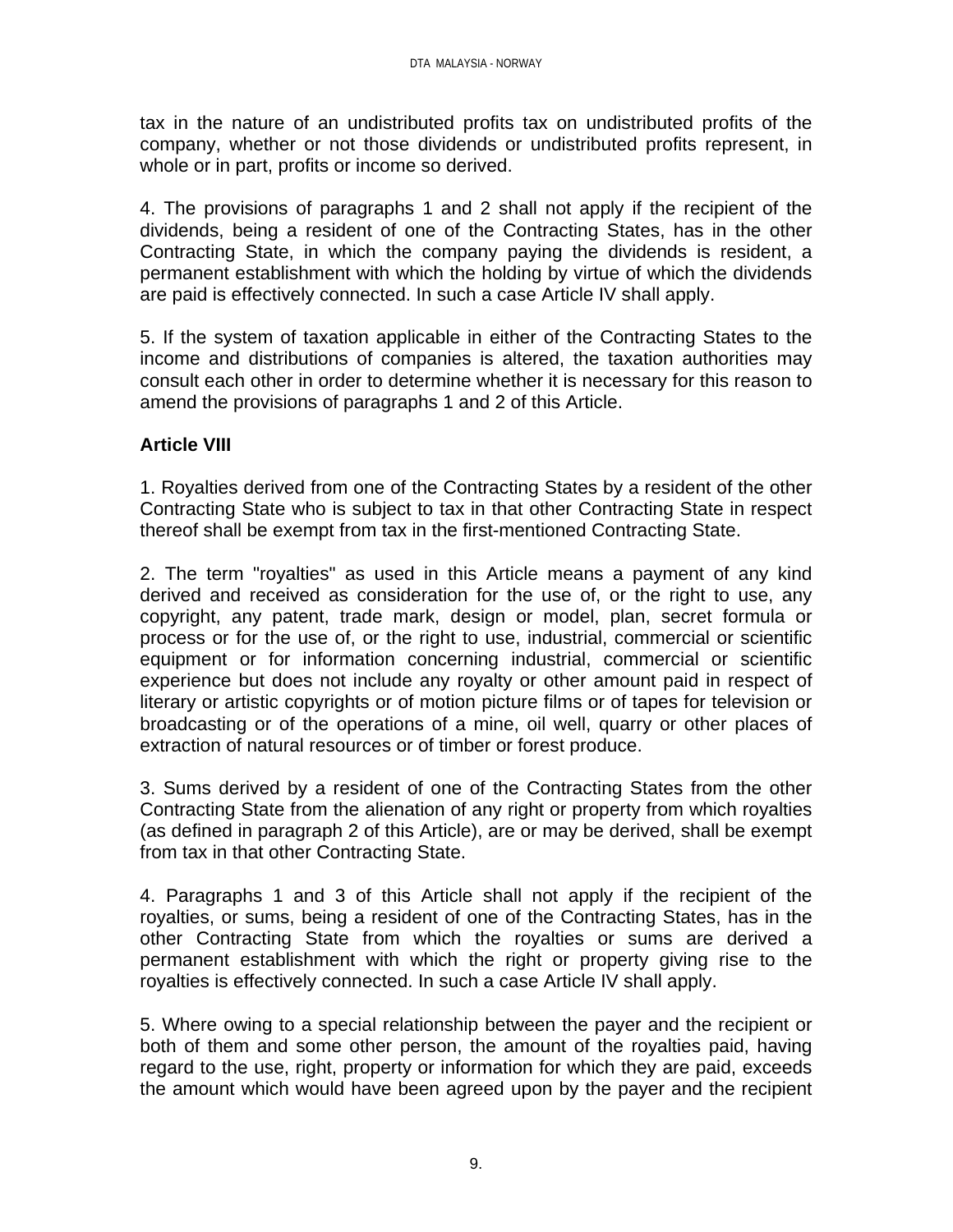in the absence of such relationship, and dealing with each other at arm's length, this Article shall apply only to the last-mentioned amount. In that case, the excess part of the payments shall remain taxable according to the laws of each Contracting State, due regard being had to the other provisions of this Agreement.

6. Royalties shall be treated as derived from the Contracting State in which the property in respect of which the royalties are paid is used.

7. Sums derived from the alienation of any right or property from which royalties are or may be derived shall be treated as derived from the Contracting State in which such right or property is or is intended to be used.

8. The exemption provided for in paragraphs 1 and 3 of this Article shall, where the royalties or sums are derived from Malaysia, apply only if such royalties or sums are approved by the Government of Malaysia.

## **Article IX**

1. Remuneration paid by the Government of one of the Contracting States to any individual in respect of an employment may be taxed in that Contracting State. Where such remuneration is paid to a citizen of that Contracting State who is not a citizen of the other Contracting State, such remuneration shall be taxable only in the first-mentioned Contracting State.

2. Any pension paid by the Government of one of the Contracting States to any individual may be taxed in that Contracting State. If the individual is a resident of the other Contracting State, the pension may be taxed in that other Contracting State.

3. The provisions of this Article shall not apply to remuneration and pensions in respect of an employment in connection with any business carried on by the Government of a Contracting State. In such a case the provisions of Articles X, XI, XII, XIII, XIV and XV shall apply.

4. Nothing in this Agreement shall affect the fiscal privileges of diplomatic or consular officials under the general rules of international law or under the provisions of special agreements.

Nevertheless, each Contracting State reserves the right to tax its own diplomatic or consular officials, regardless of the provisions of this Agreement.

5. For the purposes of this Article, the word "Government" shall include any State Government, or local or statutory authority of either Contracting State.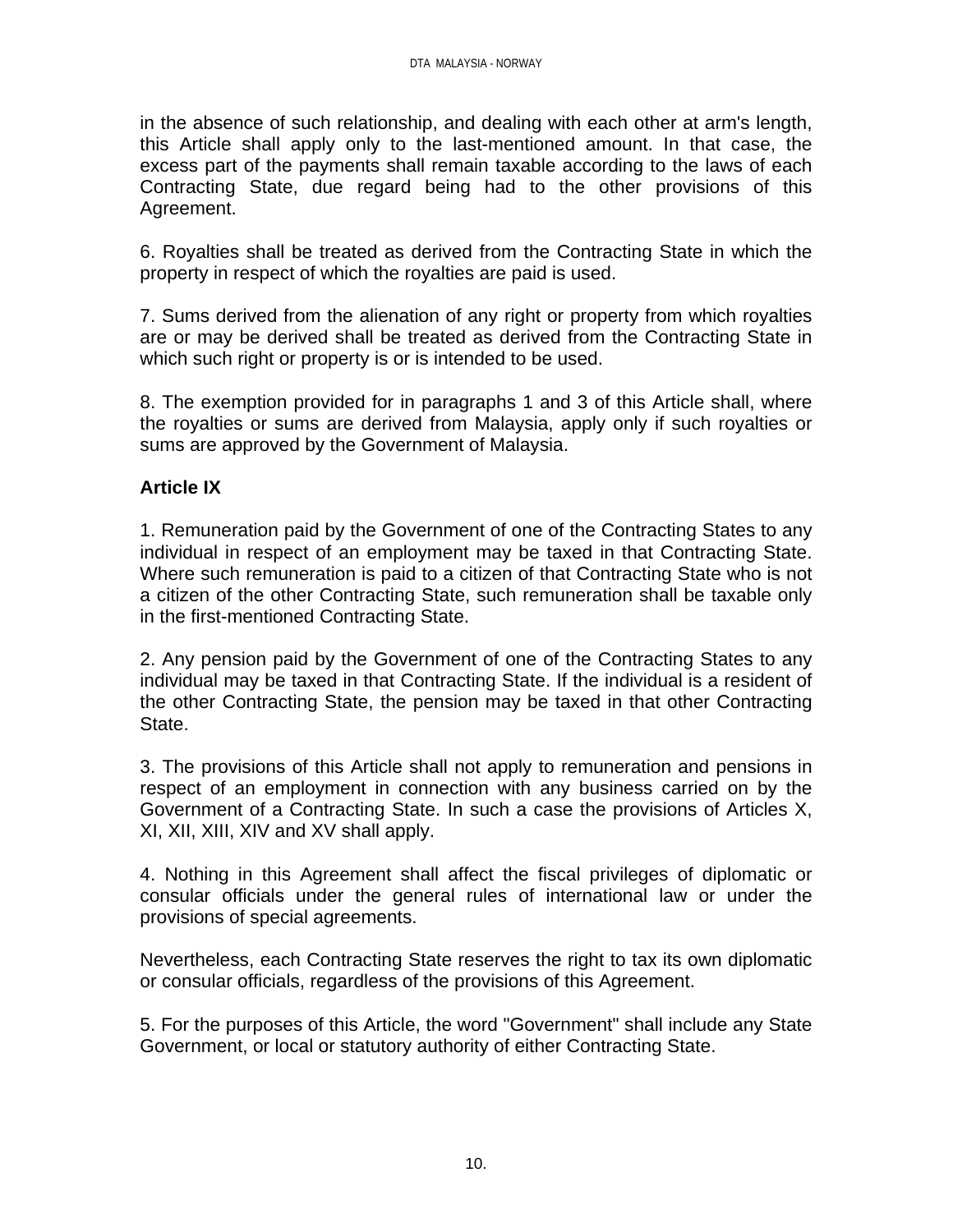### **Article X**

1. Subject to the provisions of this Article and Articles IX, XI, XII, XIII, XIV, and XV, salaries, wages and other similar remuneration derived by a resident of one of the Contracting States in respect of an employment shall be taxable only in that Contracting State unless the employment is exercised in the other Contracting State. If the employment is so exercised, such remuneration as is derived therefrom may be taxed in that other Contracting State.

2. In relation to remuneration of a director of a company derived from the company, this Article and Article XI shall apply as if the remuneration were remuneration of an employee in respect of an employment. Notwithstanding the previous provisions of this Article, directors' fees and similar payments derived by a resident of one of the Contracting States in his capacity as a member of the board of directors of a company which is a resident of the other Contracting State may be taxed in that other Contracting State.

3. Notwithstanding the preceding provisions of this Article, remuneration in respect of an employment exercised aboard a ship or aircraft in international traffic operated by an enterprise of one of the Contracting States may be taxed in that Contracting State.

## **Article XI**

1. An individual who is a resident of Malaysia shall be exempt from Norwegian tax on income in respect of an employment exercised in Norway in any calendar year if --

- (a) he is present within Norway for a period or periods not exceeding in the aggregate 183 days during that year; and
- (b) any period for which he is present within Norway during that year does not form part of a continuous period of more than 183 days throughout which he is present within Norway; and
- (c) the services are performed for or on behalf of an employer who is a resident of Malaysia; and
- (d) the income is subject to Malaysian tax; and
- (e) the income is not directly deductible from the income for Norwegian tax purposes of a permanent establishment in Norway of that employer.

2. An individual who is a resident of Norway shall be exempt from Malaysian tax on income in respect of an employment exercised in Malaysia in any calendar year if --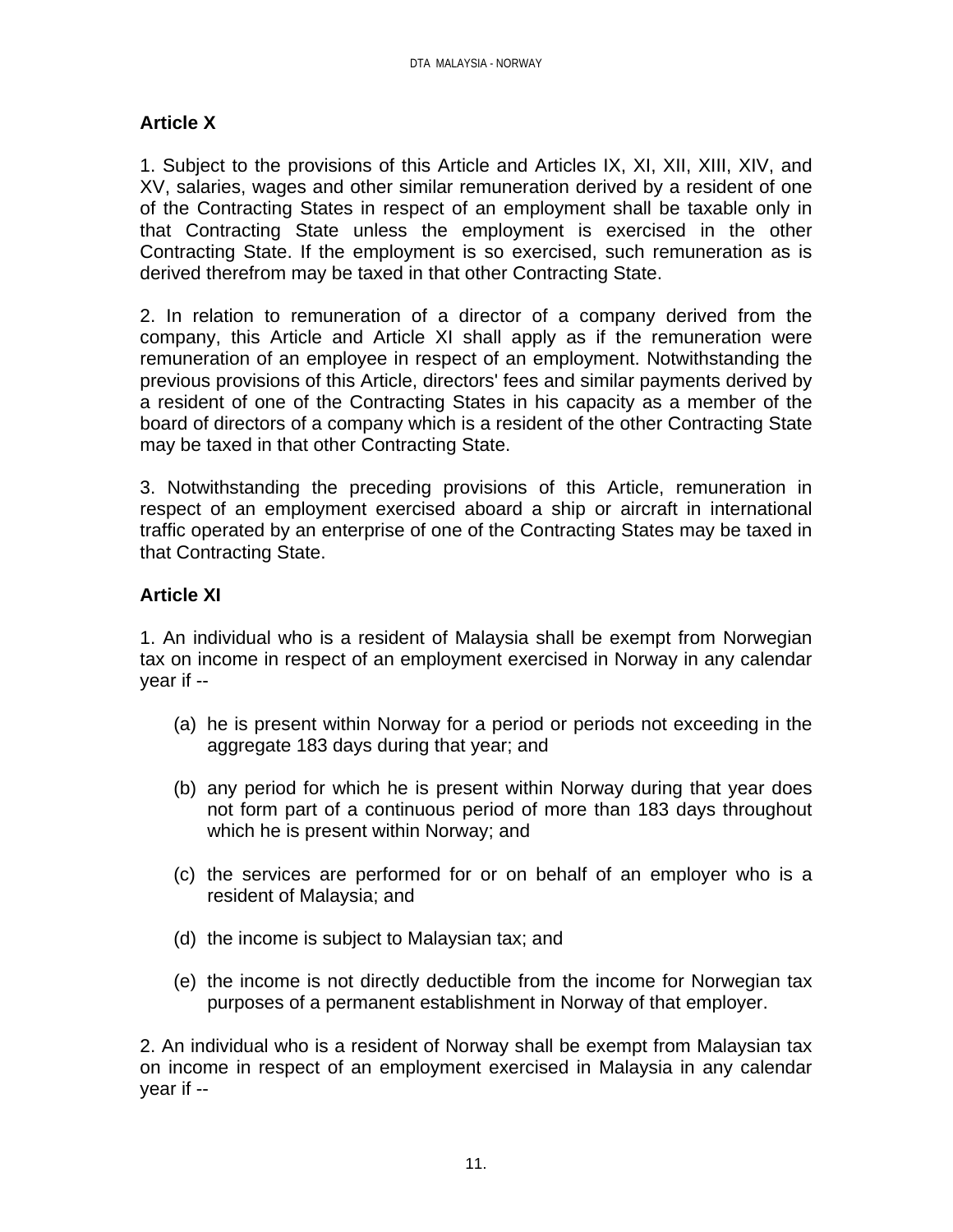- (a) he is present within Malaysia for a period or periods not exceeding in the aggregate 183 days during that year; and
- (b) any period for which he is present within Malaysia during that year does not form part of a continuous period of more than 183 days throughout which he is present within Malaysia; and
- (c) the services are performed for or on behalf of an employer who is a resident of Norway; and
- (d) the income is subject to Norwegian tax; and
- (e) the income is not directly deductible from the income for Malaysian tax purposes of a permanent establishment in Malaysia of that employer.

### **Article XII**

1. The provisions of Article XI shall not apply to the income derived from one of the Contracting States from an employment exercised by a public entertainer (such as stage, motion-picture, radio or television artist, musician, and athlete) being a resident of the other Contracting State whose visit to that first-mentioned Contracting State is not directly or indirectly supported, wholly or substantially, from the public funds of the Government of the other Contracting State.

2. Notwithstanding anything contained in this Agreement where the services mentioned in paragraph 1 are provided in one of the Contracting States by an enterprise of the other Contracting State then the income derived from providing those services by such enterprise may be taxed in the first-mentioned Contracting State unless the enterprise is directly or indirectly supported, wholly or substantially, from the public funds of the Government of the other Contracting State in connection with the provisions of such services.

3. For the purposes of this Article the term "Government" shall have the same meaning as in paragraph 5 of Article IX.

#### **Article XIII**

1. Any pension (other than a pension of the kind referred to in paragraph 2 of Article IX) or any annuity derived by an individual who is a resident of one of the Contracting States from sources within the other Contracting State shall be taxable only in the first-mentioned Contracting State.

2. The term "annuity" means a stated sum payable periodically at stated times, during life or during a specified or ascertainable period of time, under an obligation to make the payments in return for adequate and full consideration in money or money's worth.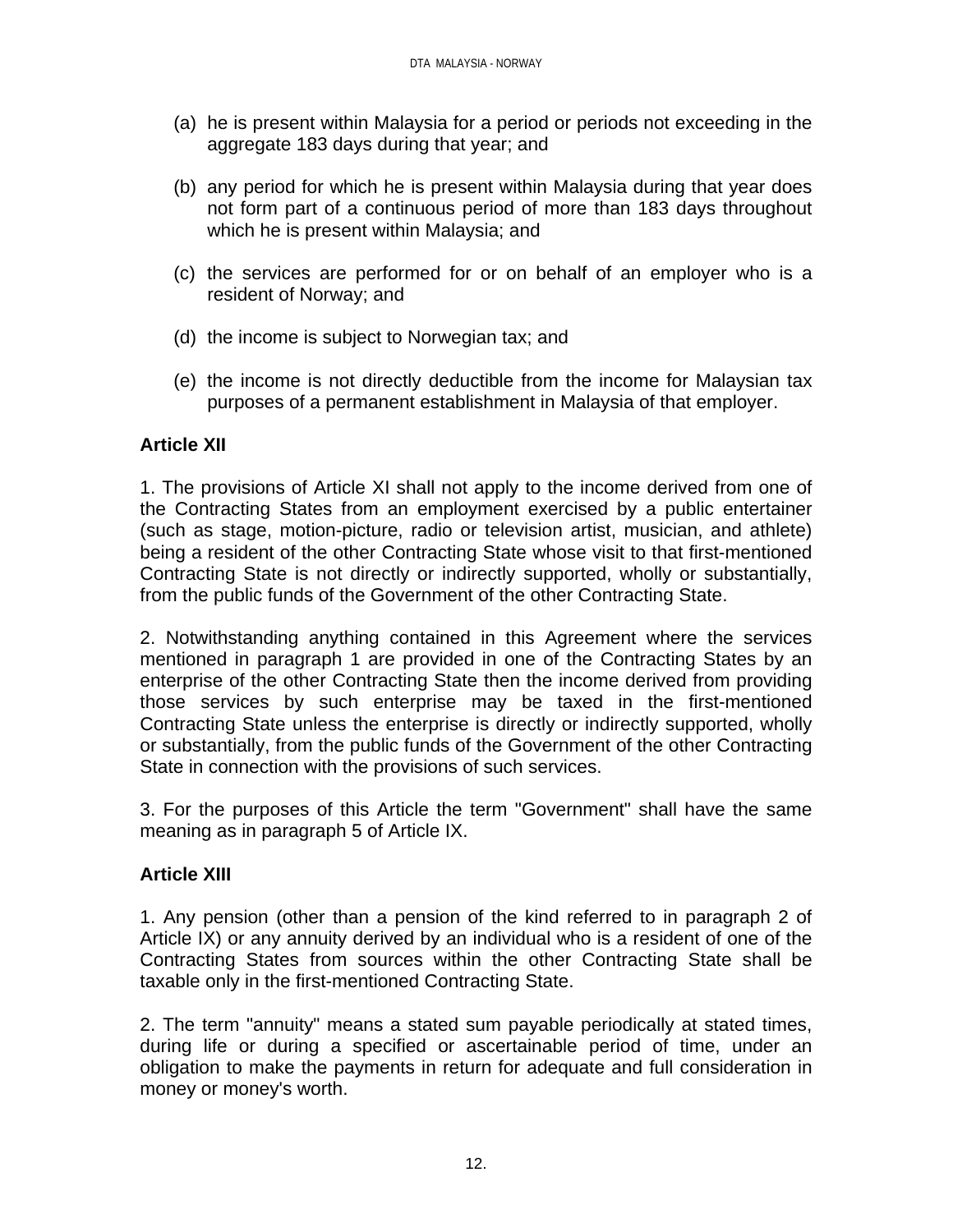3. The term "pension" means a periodical payment made, whether voluntarily or otherwise, in consideration for services rendered or by way of compensation for injuries received.

### **Article XIV**

An individual who is a resident of one of the Contracting States immediately before making a visit to the other Contracting State, and who makes such visit at the invitation of a university, college, school or other similar recognised educational institution in that other Contracting State, solely for the purposes of teaching or research or both at such educational institution for a period not exceeding two years from the date of his first arrival in that other Contracting State in connection with that visit to that other Contracting State, shall be exempt from tax in that other Contracting State on his remuneration for such teaching or research.

### **Article XV**

1. An individual who is a resident of one of the Contracting States immediately before making a visit to the other Contracting State and is temporarily present in the other Contracting State solely as a student at a recognised university, college, school or other similar recognised educational institution in that other Contracting State or as an approved business or technical apprentice therein, for a period not exceeding two years from the date of his first arrival in that other Contracting State in connection with that visit, shall be exempt from tax in that other Contracting State on --

- (a) any income not derived from that other Contracting State; and
- (b) any income derived from the other Contracting State in respect of services rendered in that other Contracting State with a view to supplementing the resources available to him for such purposes, not exceeding the sum of 3,000 Malaysian dollars or the equivalent in Norwegian currency during any calendar year.

2. An individual who is a resident of one of the Contracting States immediately before making a visit to the other Contracting State and is temporarily present in the other Contracting State for the purposes of study, research or training solely as a recipient of a grant, allowance or award from the Government of either of the Contracting States or from a scientific, educational, religious or charitable organisation or under a technical assistance programme entered into the Government of either of the Contracting States for a period not exceeding two years from the date of his first arrival in that other Contracting State in connection with that visit shall be exempt from tax in that other Contracting State on --

(a) the amount of such grant, allowance or award; and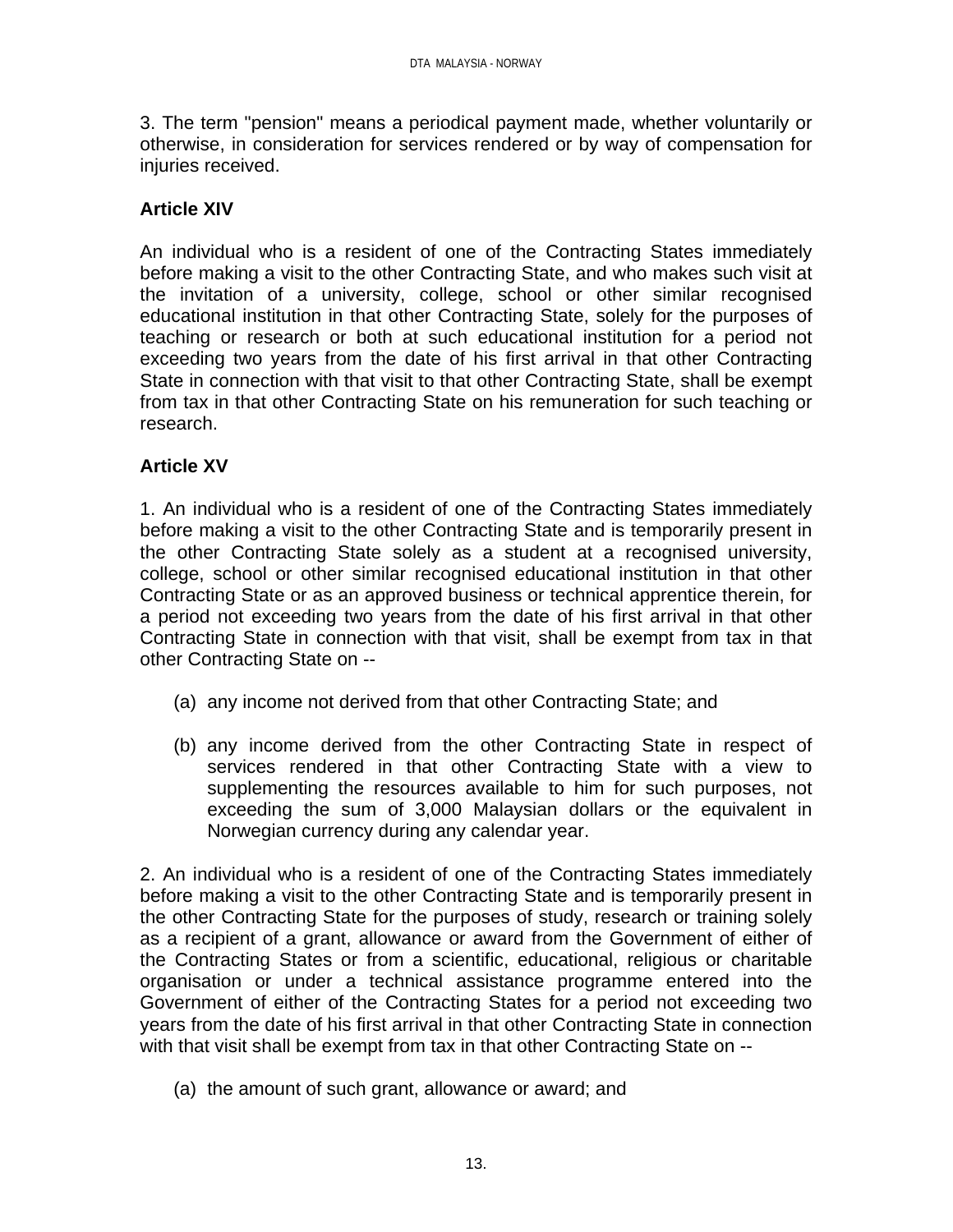(b) any income derived from that other Contracting State in respect of services in that other Contracting State if the services are performed in connection with his study, research, training or incidental thereto.

3. An individual who is a resident of one of the Contracting States immediately before making a visit to the other Contracting State and is temporarily present in that other Contracting State solely as an employee of, or under contract with, the Government or an enterprise of the first-mentioned Contracting State solely for the purpose of acquiring technical, professional or business experience for a period not exceeding twelve months from the date of his first arrival in that other Contracting State in connection with that visit shall be exempt in that other Contracting State on --

- (a) any income derived from the first-mentioned Contracting State; and
- (b) any remuneration, so far as it is not in excess of 5,000 Malaysian dollars or the equivalent in Norwegian currency as the case may be, for personal services rendered in that other Contracting State, provided such services are in connection with his studies or training or incidental thereto;

Provided that where that individual is an employee of, or under contract with an enterprise of that other Contracting State, this sub-paragraph shall apply only in respect of approved employees.

4. In this Article "approved" means approved by the Government of the Contracting State in which the individual will be temporarily present.

5. For the purposes of this Article the term "Government" shall have the same meaning as in paragraph 5 of Article IX.

## **Article XVI**

1. The Government of Malaysia shall be exempt from Norwegian tax in respect of any income derived by that Government from Norway.

2. The Government of Norway shall be exempt from Malaysian tax in respect of any income derived by that Government from Malaysia.

3. For the purposes of paragraphs 1 and 2, the term "Government" --

- (a) in the case of Malaysia shall include --
	- (i) the Governments of the States,
	- (ii) the Bank Negara Malaysia,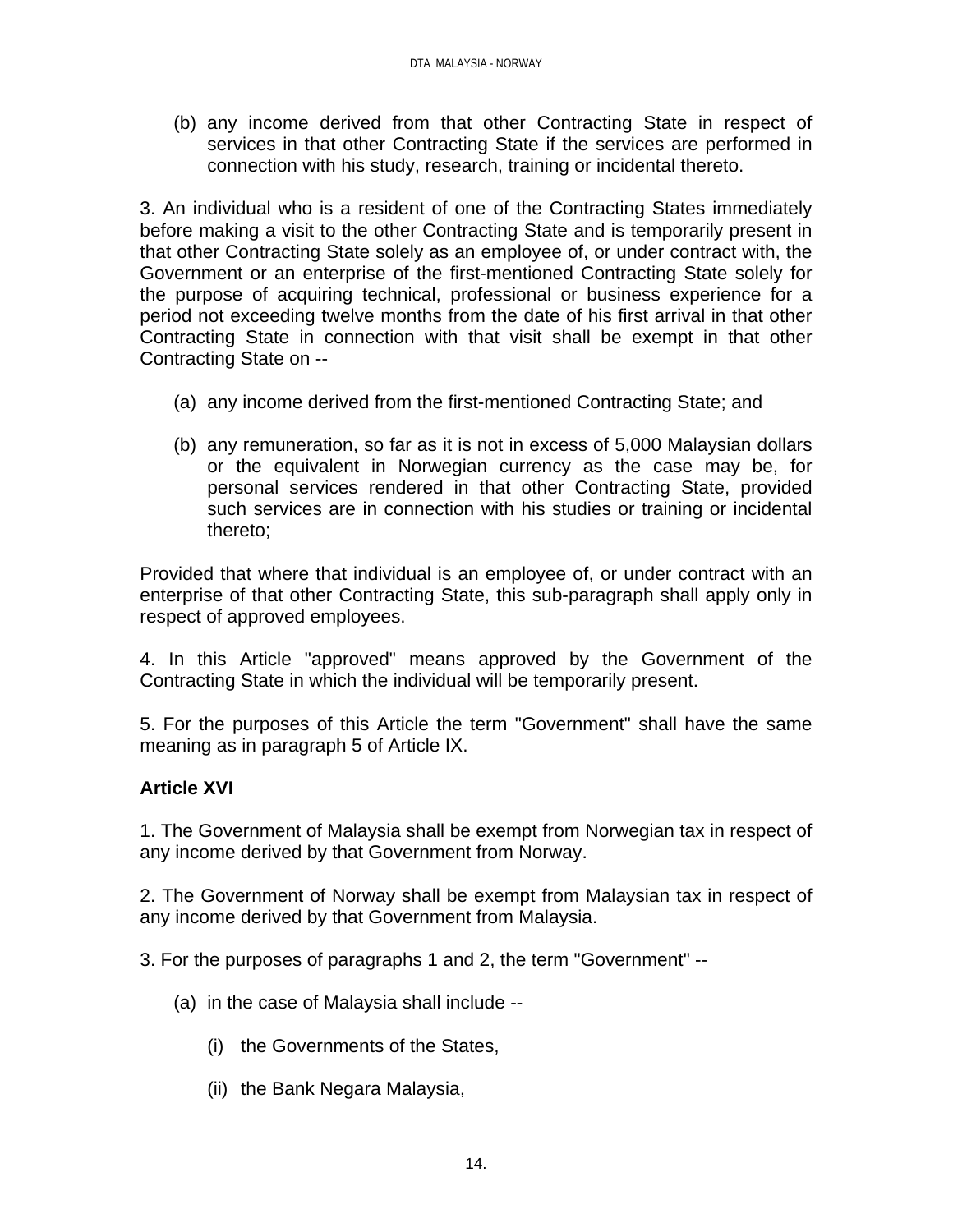- (iii) such institutions, the capital of which is wholly owned by the Government of Malaysia or the Governments of the States as may be agreed from time to time between the two Contracting States;
- (b) in the case of Norway shall include --
	- (i) Norges Bank (the Bank of Norway),
	- (ii) such institutions, the capital of which is wholly owned by the Government of Norway as may be agreed from time to time between the two Contracting States.

### **Article XVII**

1. Interest derived from one of the Contracting States may be taxed in that Contracting State.

2. Notwithstanding paragraph 1 of this Article, interest derived from one of the Contracting States by a resident of the other Contracting State shall be exempt from tax in the first-mentioned Contracting State, if the loan or other indebtedness in respect of which the interest is paid is approved after the signature of this Agreement by the Government of the first-mentioned Contracting State.

3. Where the person paying the interest, being a resident of one of the Contracting States, has in the other Contracting State a permanent establishment in connection with which the indebtedness (or, in the case of a banking or financial institution, deposits made with it) on which the interest is paid was incurred, and that interest is borne by that permanent establishment, that interest shall be deemed to be derived from that other Contracting State.

#### **Article XVIII**

1. Income from immovable property may be taxed in the Contracting State in which such property is situated.

2. The term "immovable property" shall be defined in accordance with the law of the Contracting State in which the property in question is situated. The term shall in any case include rights to variable or fixed payments as consideration for the working of, or the right to work, mineral deposits, oil wells, quarries and other natural resources.

3. The provisions of paragraph 1 shall apply to income derived from the direct use, letting, or use in any other form of immovable property.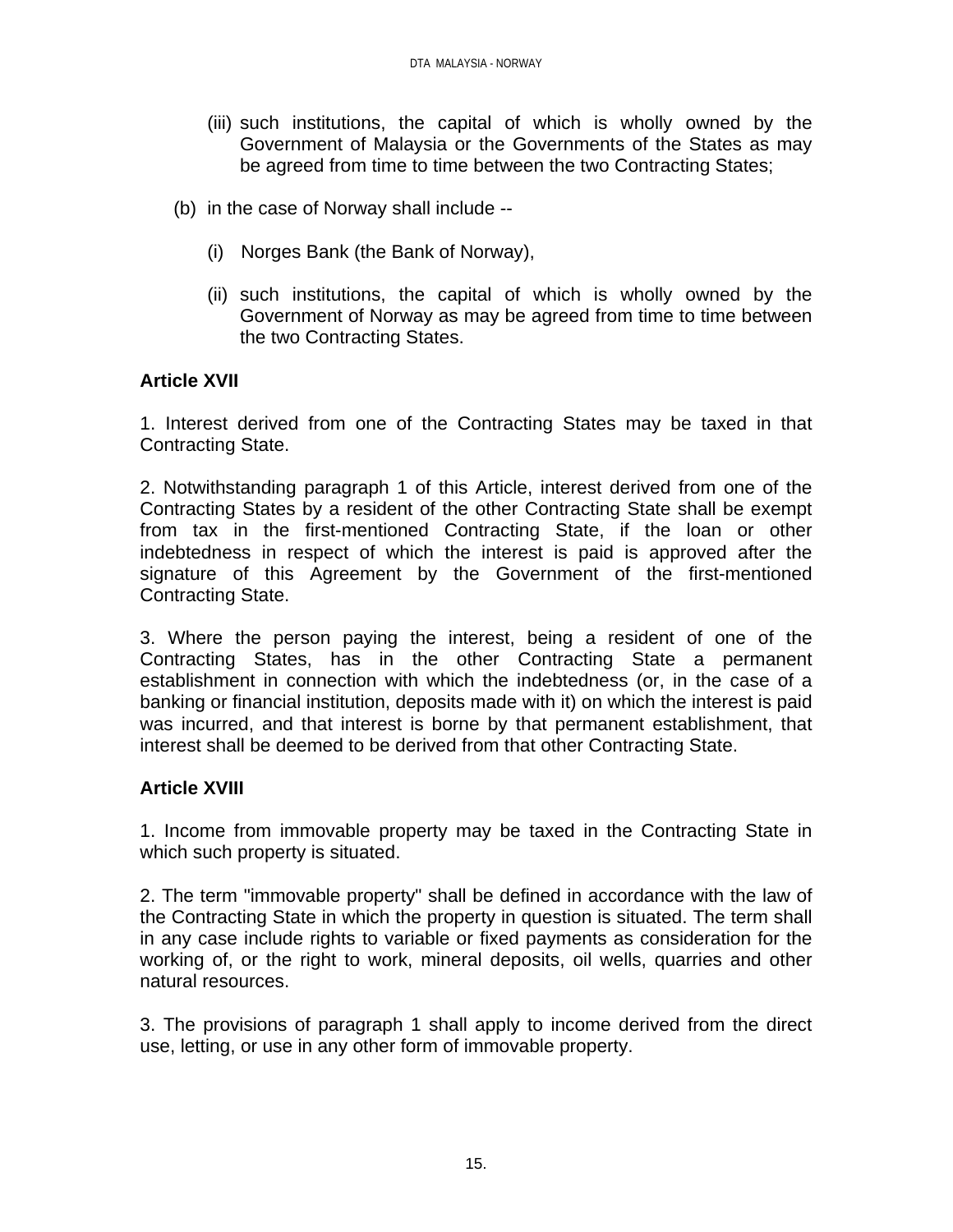4. The provisions of paragraphs 1 and 3 shall also apply to the income from immovable property of an enterprise.

### **Article XIX**

A resident of one of the Contracting States who does not carry on business in the other Contracting State through a permanent establishment situated therein shall be exempt in that other Contracting State from any tax on gains from the sale, transfer, or exchange of capital assets.

### **Article XX**

1. The laws of each Contracting State shall continue to govern the taxation of income in that State except where express provision to the contrary is made in this Agreement. Where income is subject to tax in both Contracting States, relief from double taxation shall be given in accordance with the following paragraphs of this Article.

2. Subject to the provisions of the law of Malaysia regarding the allowance as a credit against Malaysian tax of tax payable in any country other than Malaysia, Norwegian tax payable, whether directly or by deduction, in respect of income from sources within Norway shall be allowed as a credit against Malaysian tax payable in respect of that income. Where such income is a dividend paid by a company which is a resident of Norway to a resident of Malaysia the credit shall take into account Norwegian tax payable in respect of its profits by the company paying the dividend.

3. Where a person being a resident of Norway derives income from Malaysia other than profits to which the provisions of Article VI apply and that income in accordance with the provisions of this Agreement is subject to tax in Malaysia, or consists of gains or profits from the alienation of immovable property in Malaysia, Norway shall exempt such gains, profits or income from tax.

4. In the case of royalties, as defined in paragraph 2 of Article VIII, or in the case of any interest on any loan or other indebtedness of the kind mentioned in paragraph 2 of Article XVII, there shall, where such income is derived from --

- (a) Norway, be allowed as a credit against any Malaysian tax payable in respect of that income;
- (b) Malaysia, be allowed as a credit against any Norwegian tax payable in respect of that income;

an amount equal to 50 per cent of the tax which would have been payable but for paragraph 1 of Article VIII or paragraph 2 of Article XVII.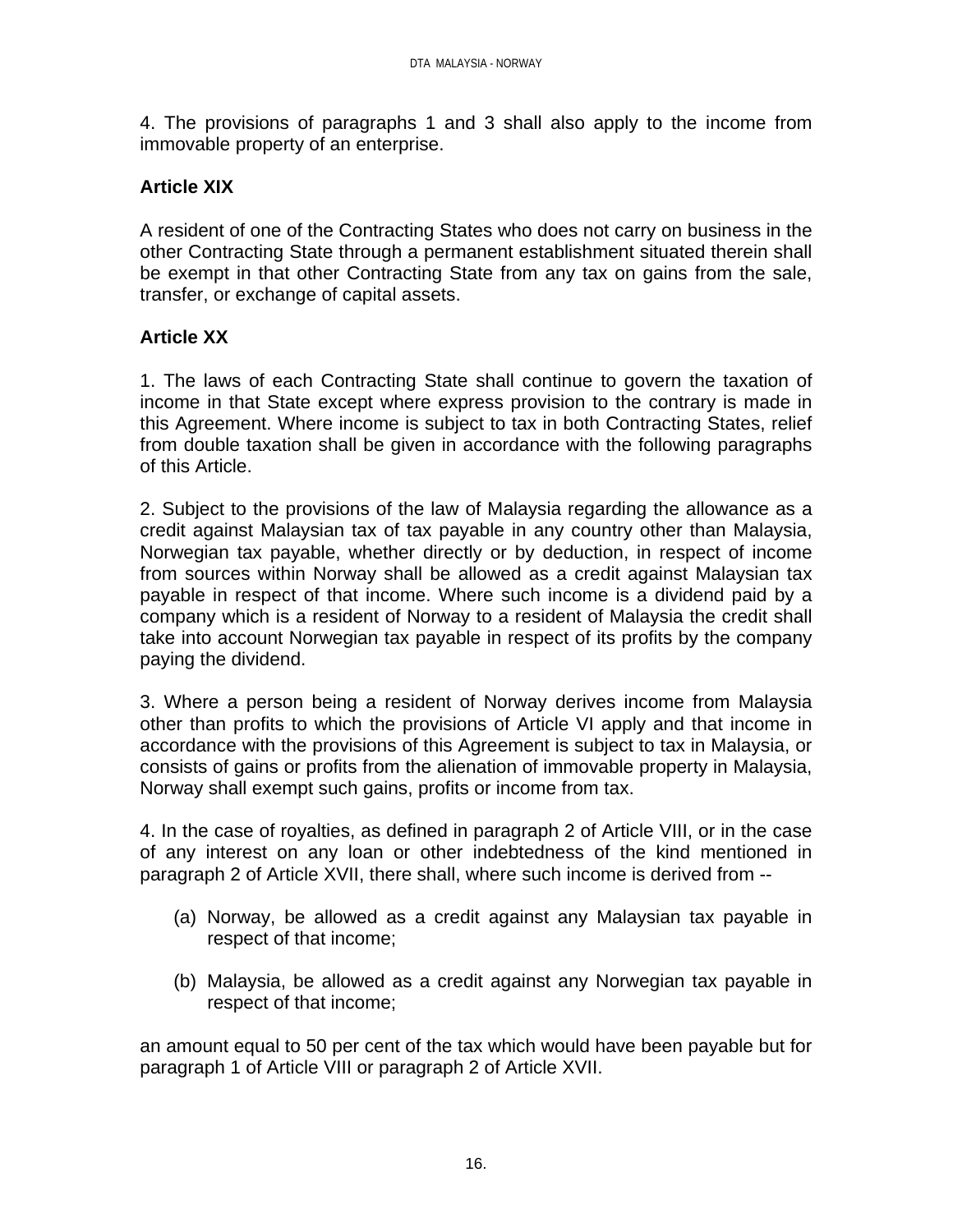5. Notwithstanding the provision of paragraph 3 of this Article a resident of Norway shall be exempted from Norwegian tax on income or dividends which have been exempted under the provisions of sections 21, 22 and 26 respectively of the Investment Incentives Act, 1968, of Malaysia.

6. The provision of paragraph 5 of this Article shall apply equally to any other provision which may subsequently be made granting an exemption which is agreed by the taxation authorities of the Contracting States to be of a substantially similar character to the provisions referred to in paragraph 5 of this Article, if it has not been modified thereafter or has been modified only in minor respects so as not to affect its general character.

## **Article XXI**

1. The taxation authorities of the Contracting States shall exchange such information (being information which is available under their respective taxation laws in the normal course of administration) as is necessary for carrying out the provisions of this Agreement for the prevention of fraud or underpayment of taxes by reasons other than fraud or for the administration of statutory provisions against legal avoidance in relation to the taxes which are the subject of this Agreement. Any information so exchanged shall be treated as secret and shall not be disclosed to any persons other than persons, including a court, concerned with the assessment and collection of those taxes or the determination of appeals in relation thereto or to persons with respect to whom the information relates.

2. In no case shall the provisions of paragraph 1 be construed so as to impose on one of the Contracting States the obligations:

- (a) to carry out administrative measures at variance with the laws or the administrative practice of that or of the other Contracting State;
- (b) to supply particulars which are not obtainable under the laws or in the normal course of the administration of that or of the other Contracting State;
- (c) to supply any information which would disclose any trade, business, industrial, commercial or professional secret or trade process, or information the disclosure of which would be contrary to public policy.

## **Article XXII**

1. Citizens of one of the Contracting States shall not be subjected in the other Contracting State to any taxation or any requirement connected therewith which is other or more burdensome than the taxation and connected requirements to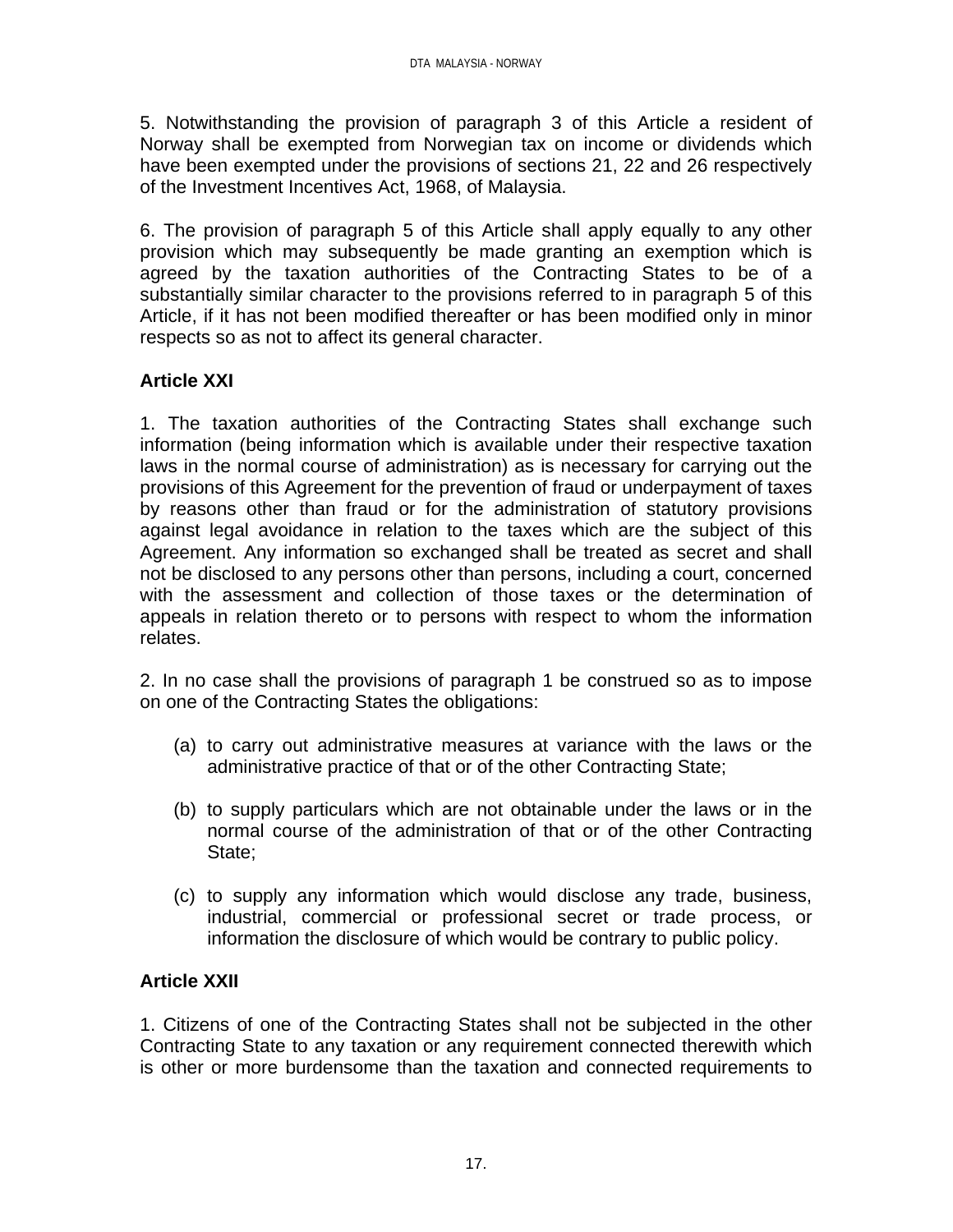which citizens of that other Contracting State in the same circumstances are or may be subjected.

2. The taxation on a permanent establishment which an enterprise of one of the Contracting States has in the other Contracting State shall not be less favourably levied in that other Contracting State than the taxation levied on enterprises of that other Contracting State carrying on the same or similar activities.

3. Enterprises of one of the Contracting States, the capital of which is wholly or partly owned or controlled, directly or indirectly, by one or more residents of the other Contracting State, shall not be subjected in the first-mentioned Contracting State to any taxation or any requirement connected therewith which is other or more burdensome than the taxation and connected requirements to which other similar enterprises of the first-mentioned Contracting State are or may be subjected.

4. Nothing in this Article shall be construed as obliging:

- (a) Malaysia to grant to citizens of Norway not resident in Malaysia those personal allowances, reliefs and reductions for tax purposes which are by law available only to citizens of Malaysia and to such other persons as may be specified therein who are not resident in Malaysia;
- (b) Norway to grant to Malaysian citizens the exceptional tax relief which is accorded to Norwegian citizens and persons born of parents having Norwegian citizenship pursuant to Article 22 of the Norwegian Taxation Act for the Rural Districts and Article 17 of the Norwegian Taxation Act for the Urban Districts.

5. In this Article the term "taxation" means taxes of every kind and description which are the subject of this Agreement.

## **Article XXIII**

1. Where a person who is a resident of one of the Contracting States considers that the actions of one or both of the Contracting States result or will result in taxation not in accordance with this Agreement he may, notwithstanding the remedies provided by the taxation laws in force in the Contracting States, appeal to the taxation authorities of the first-mentioned Contracting State.

2. The taxation authorities of the first-mentioned Contracting State shall endeavour, if it is proved to their satisfaction that the appeal is justified and they are not themselves able to arrive at an appropriate solution, to come to an agreement with the taxation authorities of the other Contracting State with a view to avoidance of taxation which is not in accordance with this Agreement.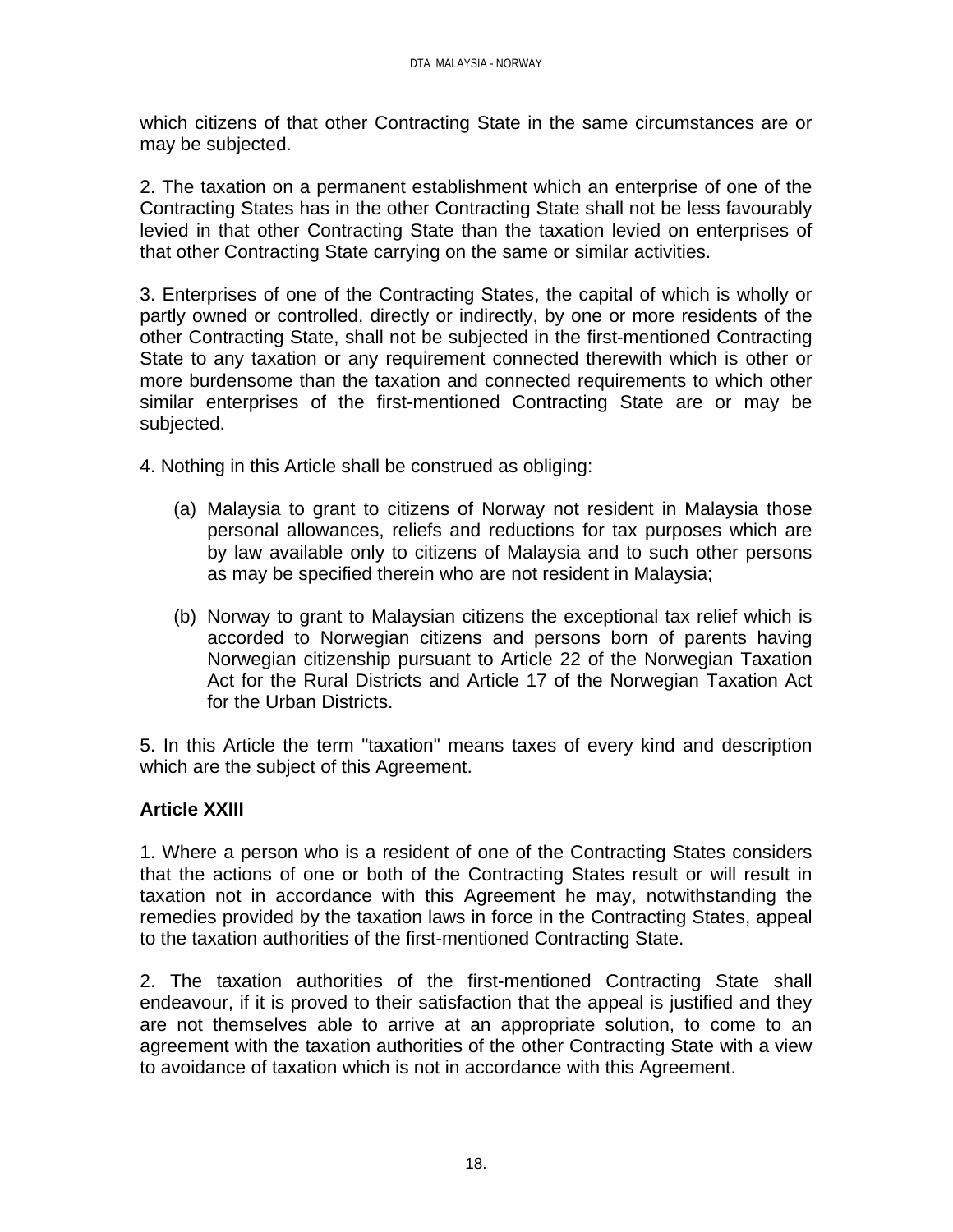3. The taxation authorities of the Contracting States may communicate with each other directly for the purpose of giving effect to this Agreement and for resolving any difficulty or doubt as to the application or interpretation of this Agreement or for the exchange of information within the meaning of Article XXI.

### **Article XXIV**

This Agreement may be extended, either in its entirety or with modifications, to any territory for whose foreign relations either Contracting State is responsible and which imposes taxes, or in which are imposed taxes, substantially similar in character to those which are the subject of this Agreement and any such extension shall take effect from such date and subject to such modifications and conditions (including conditions as to termination) as may be specified and agreed between the Contracting States in notes to be exchanged for this purpose.

#### **Article XXV**

1. This Agreement shall be ratified and the instrument of ratification shall be exchanged at Oslo as soon as possible.

2. Upon the exchange of the instruments of ratification, this Agreement shall have effect --

(a) in Malaysia --

as respects Malaysian tax for the year of assessment beginning on 1st January, 1968, and subsequent years of assessment;

(b) in Norway --

as respects Norwegian tax for the year of assessment (ligningsaret) beginning on 1st January, 1968, and subsequent years of assessment.

#### **Article XXVI**

1. This Agreement shall continue in effect indefinitely, but either of the Contracting Governments may, on or before 30th June in any calendar year not earlier than the year 1971, give to the other Contracting Government, through diplomatic channels, written notice of termination and in such event this Agreement shall cease to be effective --

(a) in Malaysia --

as respects Malaysian tax for the year of assessment next following that in which such notice is given and subsequent years of assessment;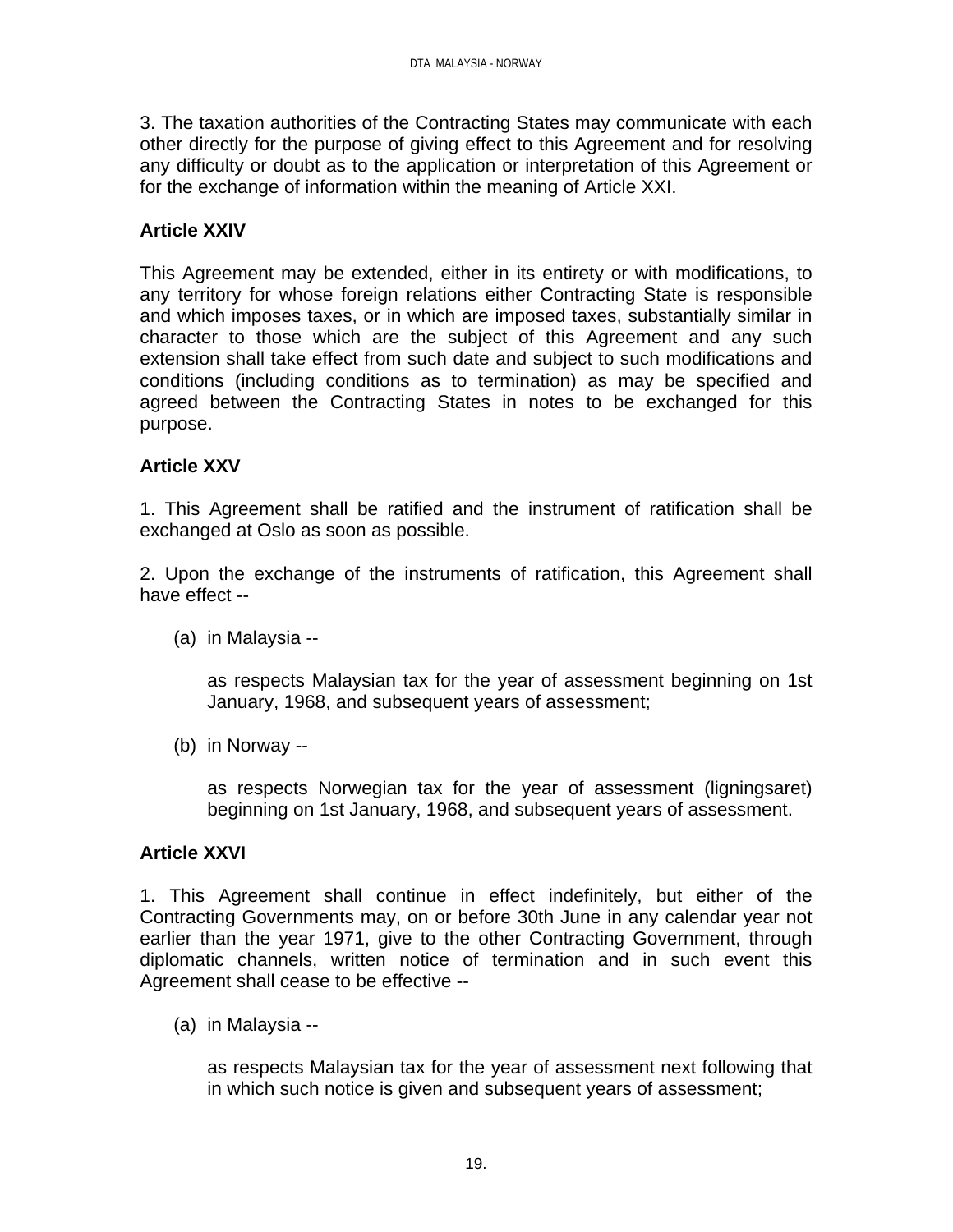(b) in Norway --

as respects Norwegian tax for the year of assessment (ligningsaret) next following that in which such notice is given and subsequent years of assessment.

IN WITNESS whereof the undersigned, duly authorised thereto, have signed this Agreement.

Done in duplicate at Kuala Lumpur this twenty third day of December of the year one thousand nine hundred and seventy in the English language.

#### **NOTES EXCHANGED AT THE TIME OF SIGNATURE OF THE AGREEMENT BETWEEN THE GOVERNMENT OF MALAYSIA AND THE ROYAL NORWEGIAN GOVERNMENT FOR THE AVOIDANCE OF DOUBLE TAXATION AND THE PREVENTION OF FISCAL EVASION WITH RESPECT TO TAXES ON INCOME,**

DECEMBER 23, 1970.

Kuala Lumpur 23rd December, 1970

Excellency,

I have the honour to refer to the Agreement between the Government of Malaysia and the Royal Norwegian Government for the Avoidance of Double Taxation and the Prevention of Fiscal Evasion with respect of Taxes on Income signed today at Kuala Lumpur and to confirm on behalf of the Government of Malaysia the following understanding reached during the course of negotiations for the conclusion of the said Agreement:

1. Where a dividend was paid by a company which was resident in both Malaysia and Singapore and the meeting at which the dividend was declared was held in Malaysia, or where a dividend was paid by a company which was resident in Singapore and at the time of payment of that dividend the company declared itself to be a resident of Malaysia for the purpose of Article VII of the Agreement between the Government of Malaysia and the Government of the Republic of Singapore for the Avoidance of Double Taxation and the Prevention of Fiscal Evasion with respect to Taxes on Income signed in Singapore on 26th December, 1968, the dividend shall be deemed to have been paid by a company resident in Malaysia.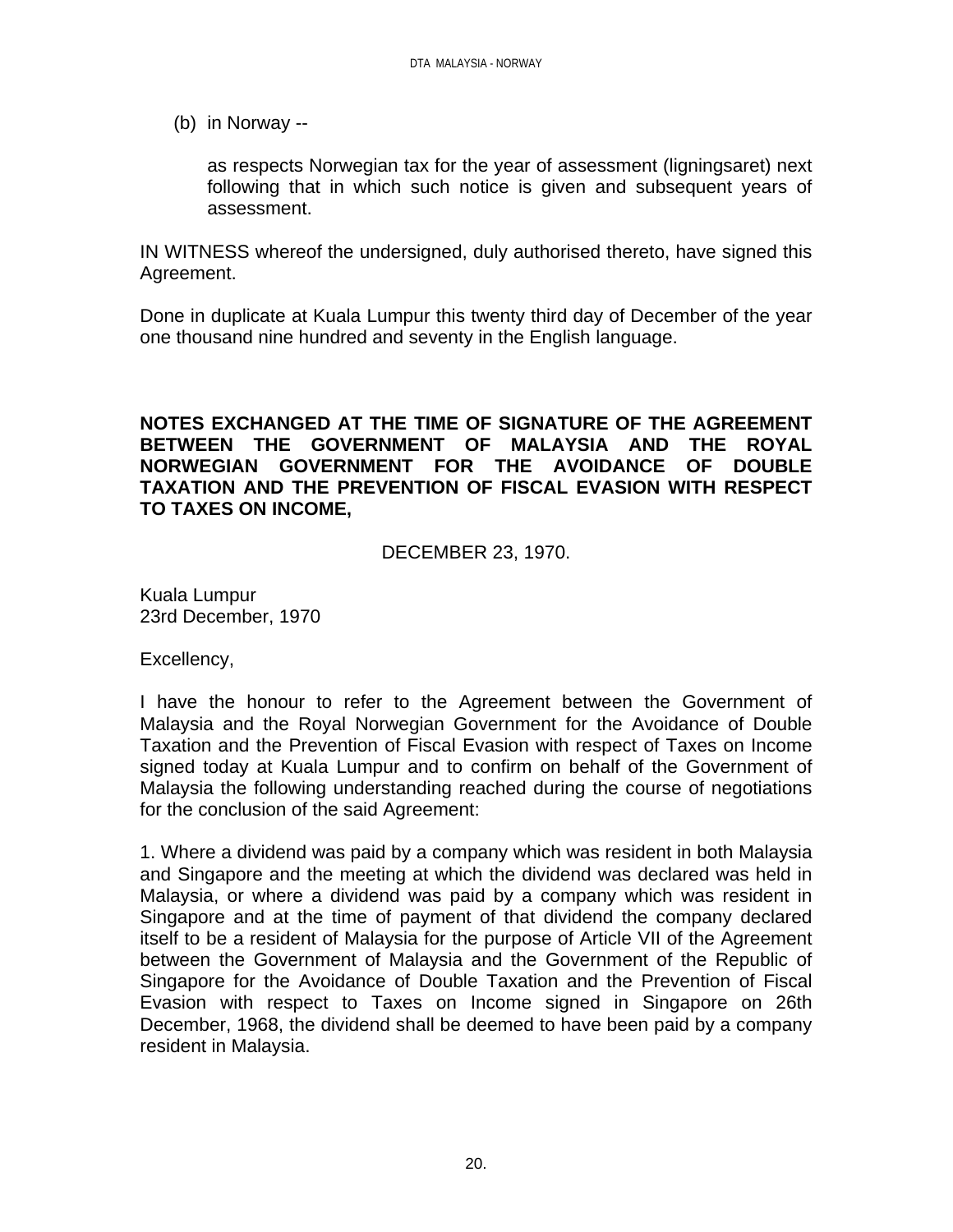2. Where a dividend was paid by a company which was resident in both Malaysia and Singapore and the meeting at which the dividend was declared was held in Singapore, or where a dividend was paid by a company which was resident in Malaysia and at the time of payment of that dividend the company declared itself to be a resident of Singapore for the purposes of Article VII of the Agreement between the Government of Malaysia and the Government of the Republic of Singapore for the Avoidance of Double Taxation and the Prevention of Fiscal Evasion with respect to Taxes Income signed in Singapore on 26th December, 1968, the dividend shall be deemed to have been paid by a company not resident in Malaysia.

I have further the honour to request Your Excellency to confirm the foregoing understanding on behalf of the Royal Norwegian Government.

I avail myself of this opportunity to extend to Your Excellency the assurance of my highest consideration.

> TAN SIEW SIN, Minister of Finance

HIS EXCELLENCY MR. OLAF TELLEFSEN AMBASSADOR EXTRAORDINARY AND PLENIPOTENTIARY OF THE ROYAL NORWEGIAN GOVERNMENT TO MALAYSIA

> Kuala Lumpur 23rd December, 1970

Excellency,

I have the honour to acknowledge the receipt of Your Excellency's Note of this date which reads as follows:

"I have the honour to refer to the Agreement between the Government of Malaysia and the Royal Norwegian Government for the Avoidance of Double Taxation and the Prevention of Fiscal Evasion with respect to Taxes on Income signed today at Kuala Lumpur and to confirm on behalf of the Government of Malaysia the following understanding reached during the course of negotiations for the conclusion of the said Agreement:

1. Where a dividend was paid by a company which was resident in both Malaysia and Singapore and the meeting at which the dividend was declared was held in Malaysia, or where a dividend was paid by a company which was resident in Singapore and at the time of payment of that dividend the company declared itself to be a resident of Malaysia for the purposes of Article VII of the Agreement